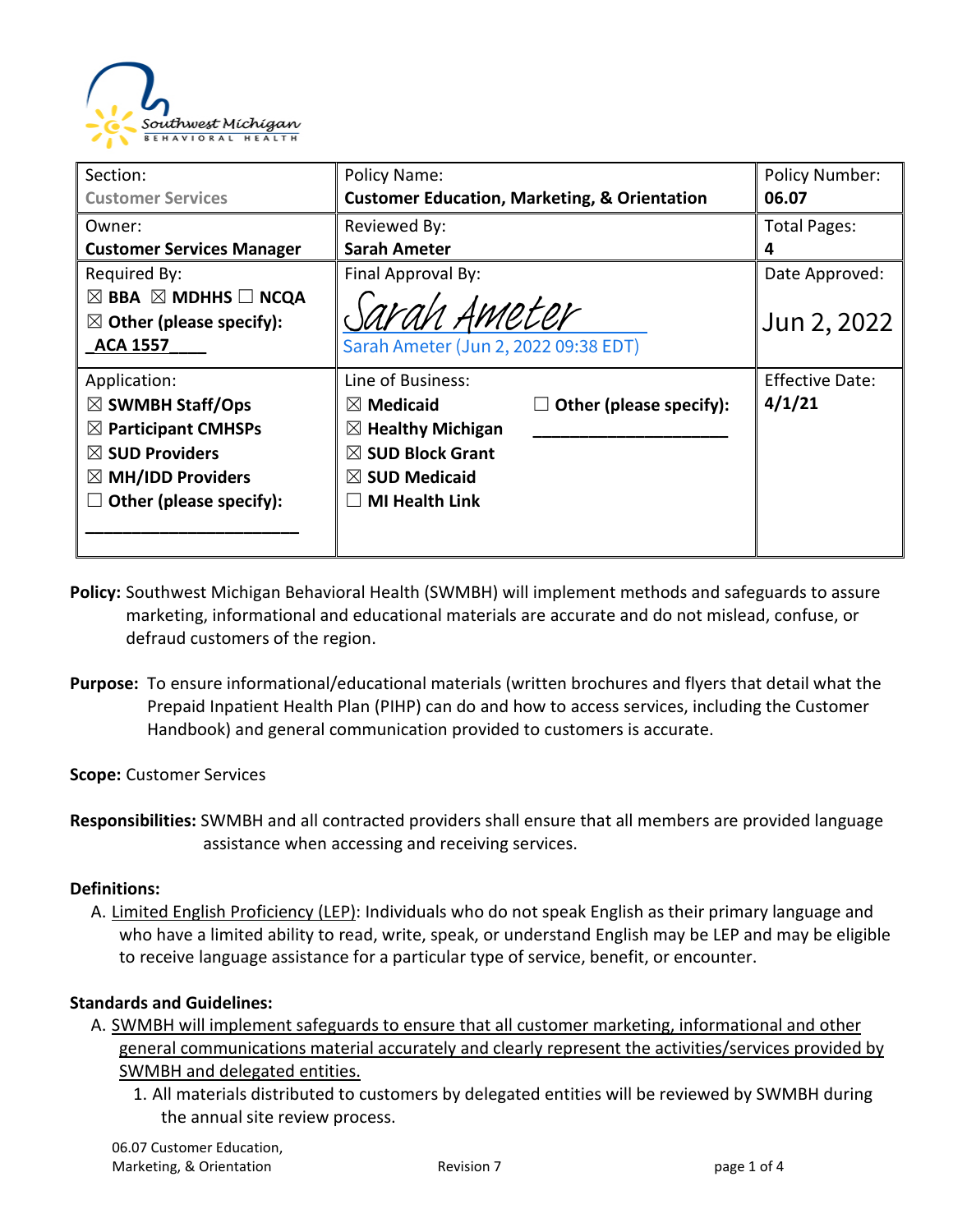

- 2. All marketing, informational and communication material will accurately represent:
	- a. Benefit plans
	- b. Participating Provider availability and accessibility
	- c. Plan coverage, including any exclusions and limitations
	- d. Administrative requirements
	- e. Medical management requirements
- 3. Materials that are routinely created by a SWMBH department (for example newsletters) will be reviewed by the functional area leader for accuracy and other senior SWMBH staff as deemed necessary by that functional area leader. These materials will not be reviewed by any SWMBH committee unless the functional area leader determines this is appropriate. All newsletters will go through appropriate safeguards at the department level to determine that all marketing standards are met.
- 4. Marketing, informational, and communication materials intended to be distributed to customers or potential customers will be reviewed by the appropriate standing SWMBH committee. Determination of the clarity and accuracy of the materials will be documented in the committee minutes.
- 5. If the materials are determined to be clear and accurate by the appropriate SWMBH committee, the materials will then be reviewed by the Customer Advisory Committee (CAC). Determination of the clarity and accuracy of the materials by the CAC will be documented in the minutes.
- 6. If the materials are determined to be clear and accurate by the CAC, the materials will then be printed and distributed to appropriate outlets.
- 7. If materials are not approved either by the SWMBH committee or the CAC, the reasons for denial will be documented and correction will be implemented. If the materials are corrected based on feedback from the committee/CAC, the materials will be reviewed again by the SWMBH committee as well as the CAC for approval prior to distribution.
- B. SWMBH will ensure all written materials provided to service applicants and customers will be written in plain language so that they may be understandable to those persons.
	- 1. Plain language will be used by staff when interfacing directly with or in written materials, when possible, to ensure health literacy.
	- 2. Customer documents will strive for a 6.9 grade reading level.
	- 3. All member materials will meet LEP Policy requirements.
- C. Materials will be available in alternate formats to meet the Limited English Proficiency (LEP), cultural and linguistic needs of the SWMBH region in compliance with the guidelines, regulations, and/or contractual requirements outlined in SWMBH's Limited English Proficiency Policy.
- D. SWMBH Customer Services staff will maintain documentation of all SWMBH approved and distributed material for monitoring and tracking of the material.
	- 1. Customer Services will review the material at least annually to monitor all approved existing materials for accuracy.
	- 2. If the materials become outdated, otherwise misrepresent SWMBH or delegate services, or other problems with the material are detected, Customer Services will take immediate action to correct or rescind the material as needed.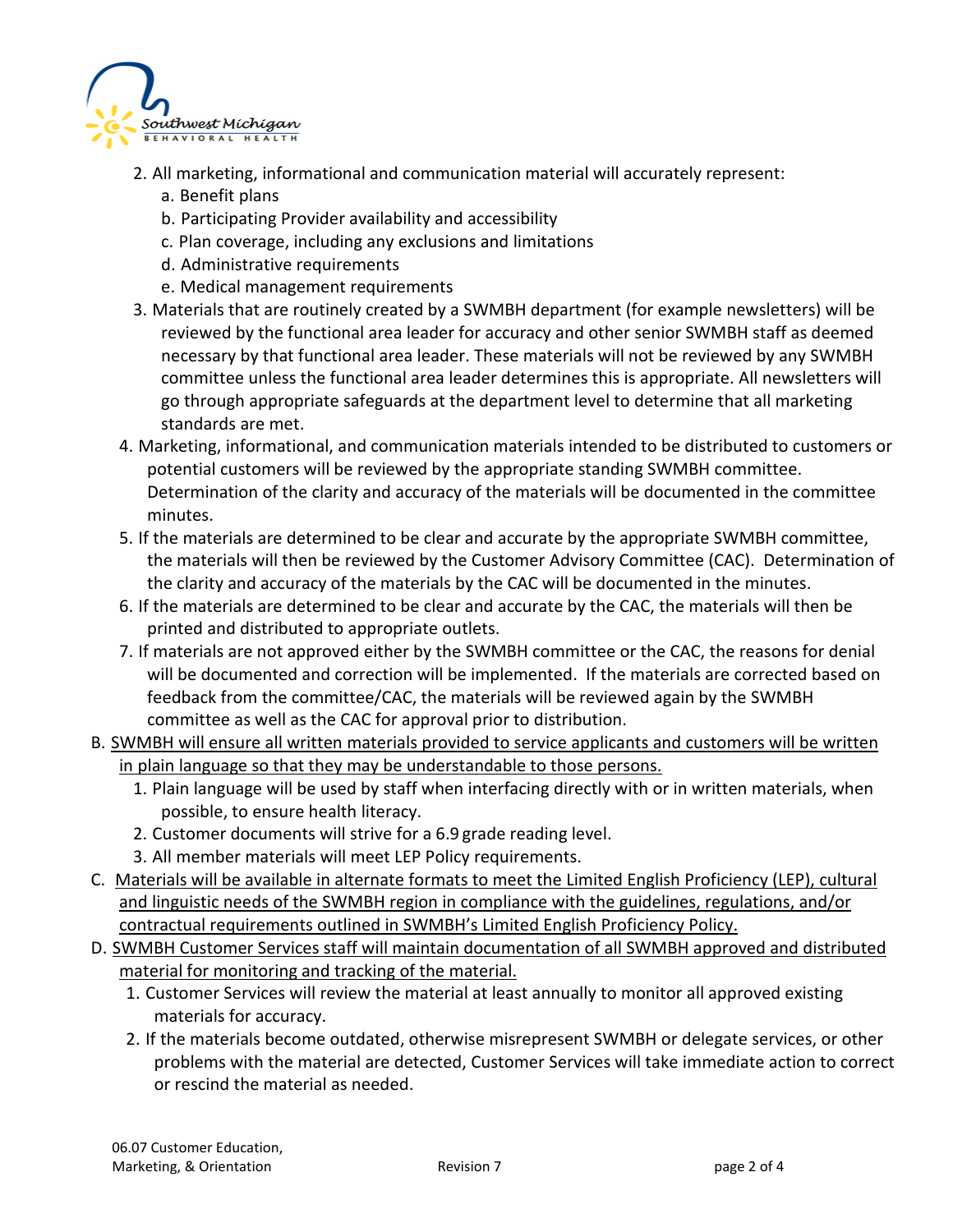

#### **References:**

- A. MDHHS/PIHP Contract: General Requirements (M2) Written Materials
- B. Medicaid Managed Care Regulations: 42 CFR 438.10 and 42 CFR 438.104
- C. Office of Civil Rights, Patient Protection and Affordable Care Act: Section 1557
- D. SWMBH Policy: Limited English Proficiency

#### **Attachments:** None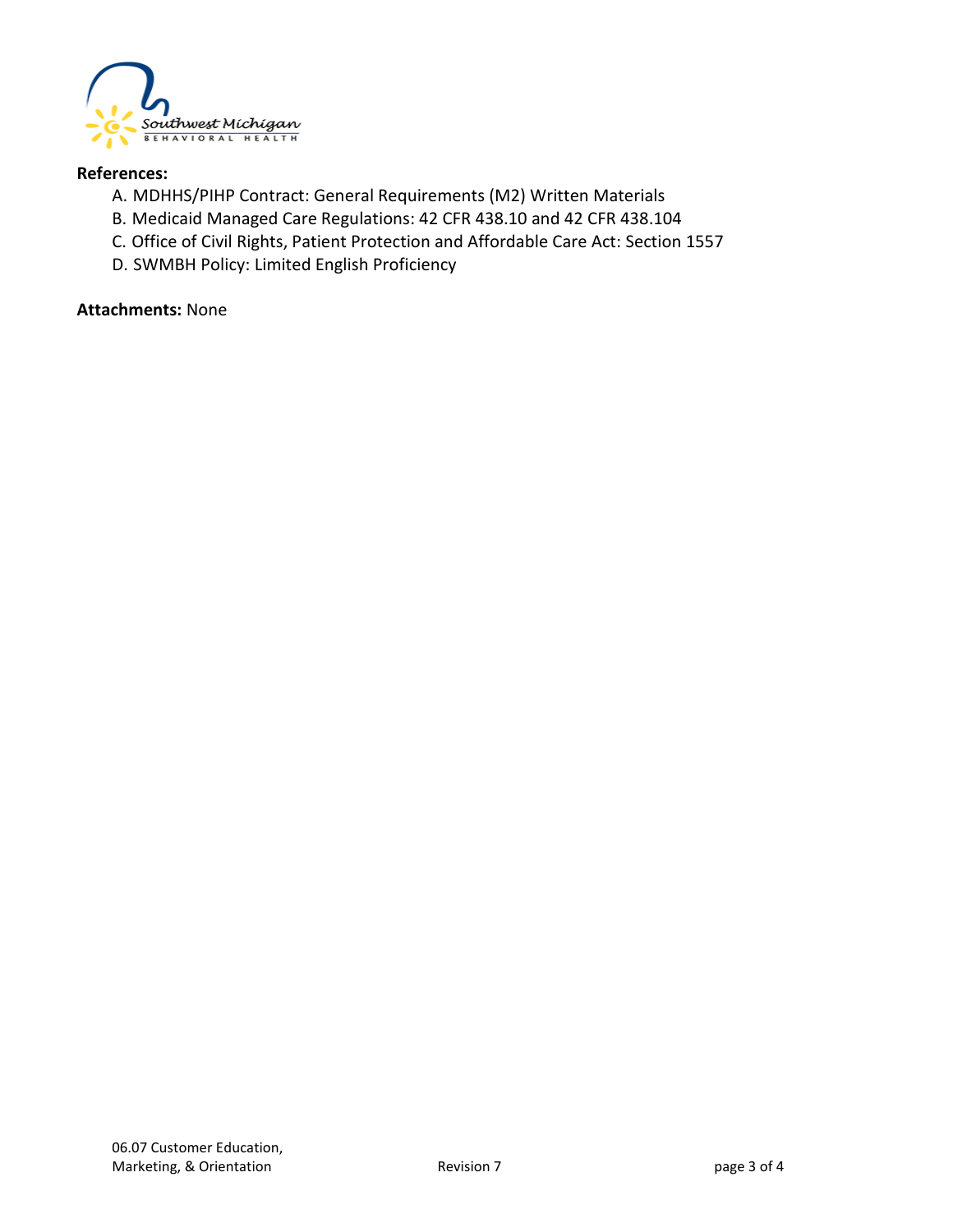

### **Revision History**

| <b>Revision #</b> | <b>Revision</b><br><b>Date</b> | <b>Revision Location</b>                                                   | <b>Revision Summary</b>                                                                           | <b>Revisor</b>       |
|-------------------|--------------------------------|----------------------------------------------------------------------------|---------------------------------------------------------------------------------------------------|----------------------|
| $\mathbf{1}$      | 1/1/15                         | <b>SWMBH</b>                                                               |                                                                                                   |                      |
| $\overline{2}$    | 4/24/15                        | <b>SWMBH</b>                                                               |                                                                                                   |                      |
| 3                 | 1/10/17                        | <b>SWMBH</b>                                                               |                                                                                                   |                      |
| 4                 | 3/22/19                        | Definitions, References,<br><b>Standards and Guidelines:</b><br>B, C, D, E | <b>Updated per Managed Care</b><br><b>Regulations and MDHHS</b><br>Contract FY 19                 | <b>Heather Woods</b> |
| 5                 | 4/1/20                         | References, Standards<br>and Guidelines: B-D                               | Removed information that<br>duplicates Customer Service<br>Limited English Proficiency<br>Policy. | <b>Heather Woods</b> |
| 6                 | 6/25/21                        | References, Standards<br>and Guidelines: B2                                | Updating to 6.9 grade<br>reading level per contract.<br>Updating contract reference.              | <b>Heather Woods</b> |
| $\overline{7}$    | 5/19/22                        | Throughout                                                                 | <b>Annual Revision</b>                                                                            | <b>Heather Woods</b> |
|                   |                                |                                                                            |                                                                                                   |                      |
|                   |                                |                                                                            |                                                                                                   |                      |
|                   |                                |                                                                            |                                                                                                   |                      |
|                   |                                |                                                                            |                                                                                                   |                      |
|                   |                                |                                                                            |                                                                                                   |                      |
|                   |                                |                                                                            |                                                                                                   |                      |
|                   |                                |                                                                            |                                                                                                   |                      |
|                   |                                |                                                                            |                                                                                                   |                      |
|                   |                                |                                                                            |                                                                                                   |                      |
|                   |                                |                                                                            |                                                                                                   |                      |
|                   |                                |                                                                            |                                                                                                   |                      |
|                   |                                |                                                                            |                                                                                                   |                      |